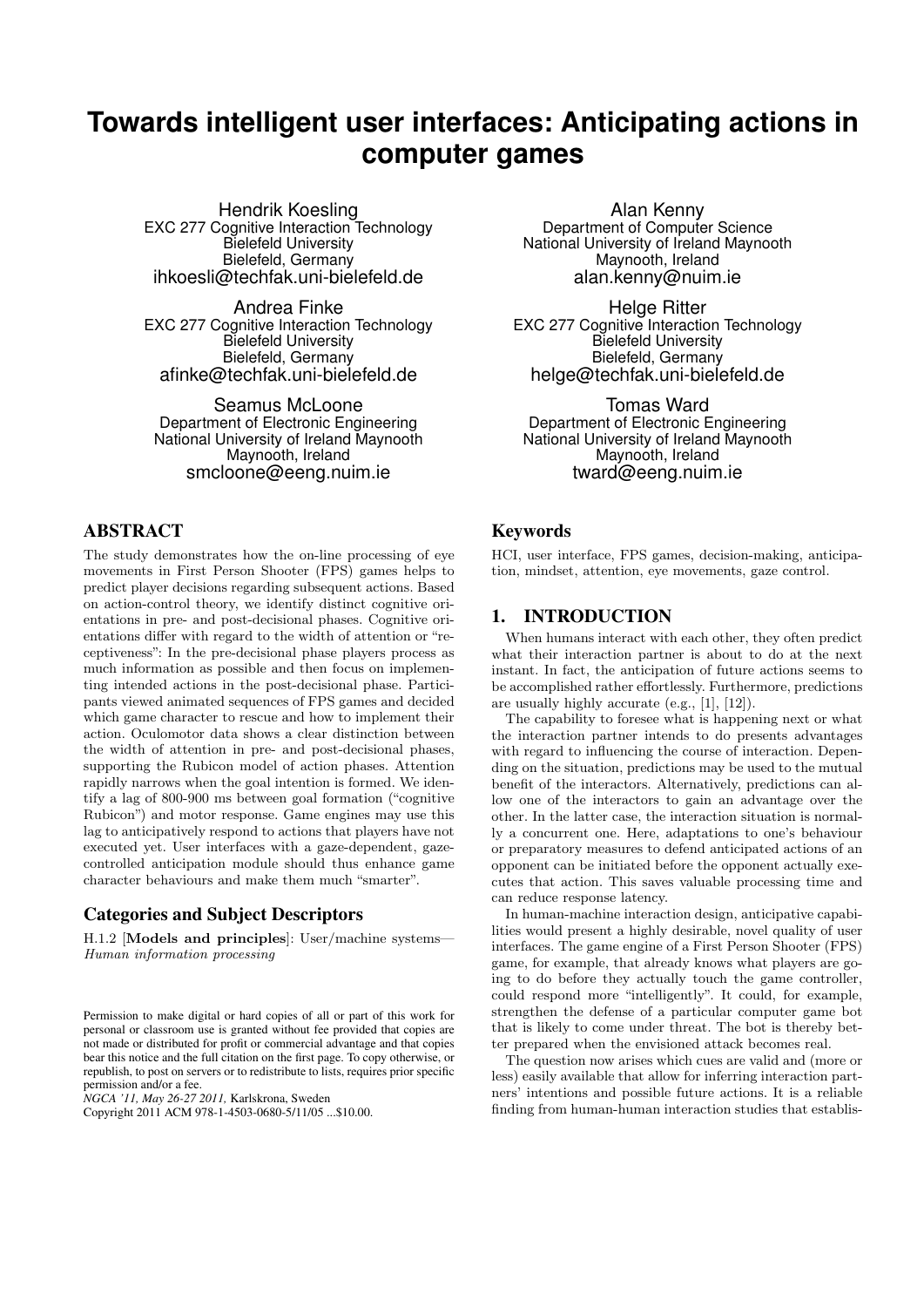hing mutual eye contact between interactors as well as observing the interaction partner's eye gaze conveys essential information with regard to the successful accomplishment of an either collaborative or concurrent task (for an overview, see [13]).

Eye contact may signal, for example, interest, facilitate obtaining information about the interaction partner (e.g., [16]), regulate turn taking or indicate comprehension difficulties in conversation (e.g., [20]). From observing the interaction partner's eye gaze, one can rather accurately tell where the partner's center of attention is located (e.g., [3], [21], [19]). Human-machine interfaces that monitor the user's eye gaze may thus be able to generate cues as to what the user intends from analysing the spatio-temporal distribution of attention.

The present study demonstrates how the on-line processing of eye movements in FPS games helps to predict players' decisions regarding subsequent actions, for example, where to turn to next in the game. Our approach is clearly different from using eye gaze or particular oculomotor parameters to directly control players' perspective, navigate (own) game characters or execute specific game character actions (e.g., [11], [10]). Taking into account concepts of action-control theory, the following sections will introduce the basics of decision-making from a cognitive psychology perspective. We will motivate why decision-making is a particularly suitable task for the investigation and illustrate that visual attention indicates different processing stages and contains valid parameters – as measured in eye-movement recordings – for a reliable decision prediction.

#### 1.1 Shielding-interruption Dilemma

When playing computer games such as First Person Shooters, often situations arise where a player's behaviour can best be described by "Thinking paralyses acting, acting paralyses thinking!".

"Thinking paralyses acting, ...": On the one hand, players who, for example, want to rush to the rescue of one of their game characters, are "paralysed" by thinking for too long about which character is in most need of support. Thus, by the time they make up their mind, it may be too late to take any action. The character that would have needed support is in a desperate, hopeless situation already. Or, worse even, more than one game character have moved outside the "reach" of the player in the meantime.

"... acting paralyses thinking!": On the other hand, when making a decision too early, players subsequently concentrate on the implementation of that fixed intention only. In that case, players may ignore possibly better alternatives as the game proceeds. For the example given here this means that, at a later stage of the scene, another character comes under immediate threat and should be supported instead of the character initially chosen – who might be "safe" again by this time.

In cognitive psychology, the phenomenon sketched above is commonly referred to as the "shielding-interruption dilemma"of volitional action control [7]. The shielding-interruption dilemma characterises many decision-making processes in everyday life.

For decision-making processes in FPS games, the shieldinginterruption dilemma consists in the demand for players to narrow their "scope" for information retrieval at some stage of the decision-making process. Only this focusing allows

them to shield their intention against concurrent intentions and to be able to implement the intended action. However, due to the rapid sequences of actions in FPS games, game situations change quickly. Players should therefore also process new information, which they must achieve by widening their scope for information retrieval again. This should enable them to reformulate their intentions, at least to some extent, in order to make optimal decisions and thus take the best action. The quality of the decision and action can then be objectively evaluated, for the present example, by the number of saved game characters.

#### 1.2 Rubicon Model of Action Phases

We choose to analyse the decision-making process in FPS games by referring to the Rubicon model of action phases [8][4]. The Rubicon model is a cognitive-actional theory that decomposes human actions into four consecutive action phases: *pre-decisional, post-decisional, actional* and *post-actional phases* (see Figure 1).

In order to understand what characterises the different action phases of the Rubicon model, let us reconsider the "rush to the rescue" example mentioned above. According to the Rubicon model, in the *pre-decisional* phase, an FPS game player will scan the current situation of his/her characters in the game. Assuming that game characters populate various locations in the scene, the player will normally use the entire width of the scene, scan the left, the centre and the right hand side and deliberate which character needs assistance most – for example, because an enemy is approaching. When the player decides on one of the alternatives, he/she crosses the "Rubicon" and formulates the goal intention, for example, rescue the centre character.

In the subsequent, *post-decisional* phase, the player plans the implementation of the intended action and waits for the optimal time for action execution. The player then executes the action (here, move towards the centre character) in the *actional* phase. Finally, the player evaluates the completed action in the *post-actional* phase where he/she reflects on the success of the previously executed action.



**Figure 1: The Rubicon model of action phases [8][4].**

## 1.3 Concept of Cognitive Mindsets

The four action phases of the Rubicon model are associated with specific "cognitive mindsets" that affect the ability to perceive and to process information. We will coin the term "receptiveness" to describe this ability.

For the given FPS game setting, we will concentrate on the first two action phases of the Rubicon model, that is the pre- and post-decisional ones. For these phases, the "con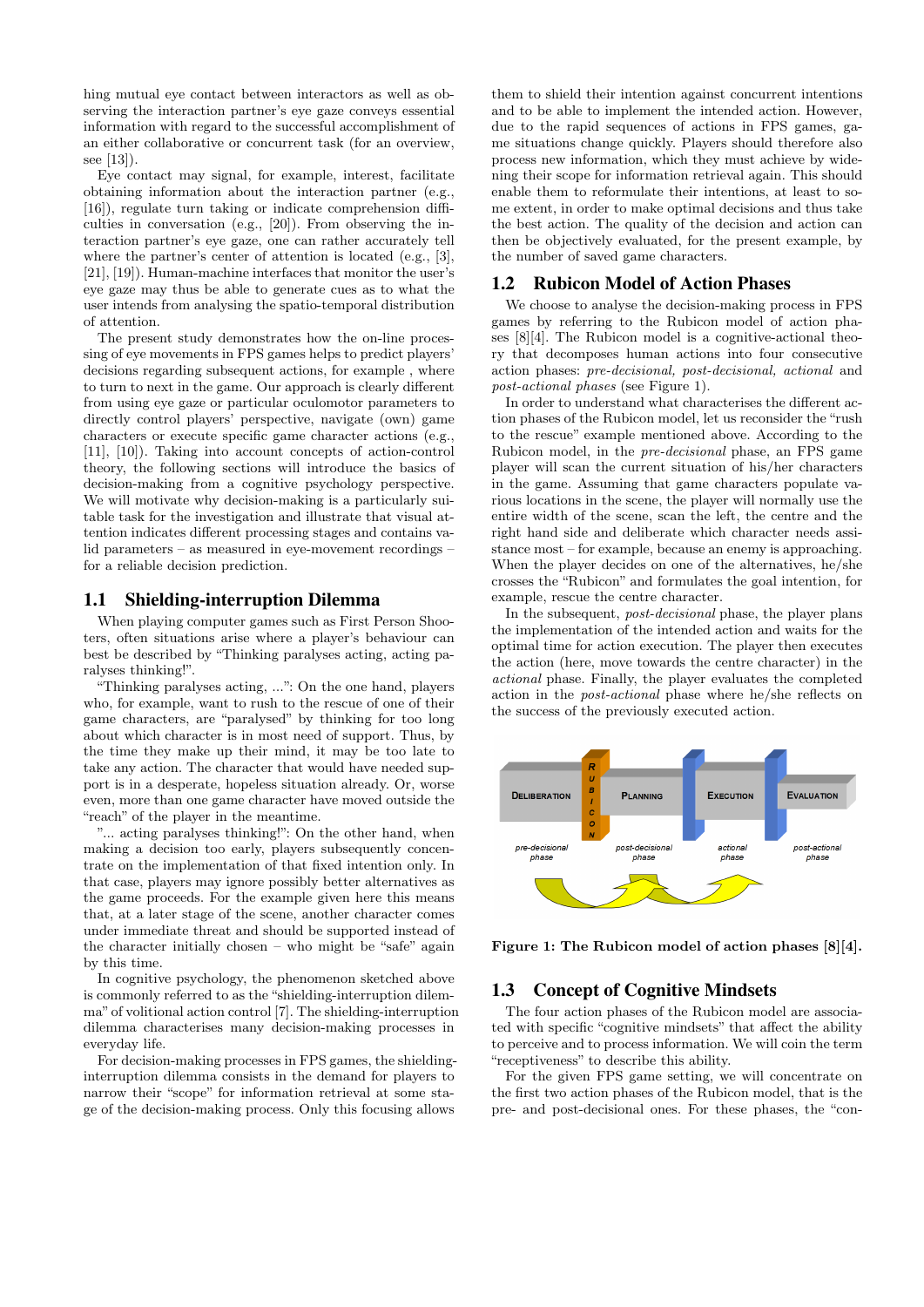cept of mindsets" [6] distinguishes between *deliberative* and *implemental* mindsets.

The pre-decisional phase is associated with a *deliberative mindset*. The deliberative mindset enables players to process as much information as possible from a wide field of view. Taking all feasible options into consideration allows players to determine the optimal goal intention for the subsequent action phase.

The post-decisional phase then demands an *implemental mindset*, leading to a narrowing of the (visual) field for information retrieval [5]. With a view to the shielding processes, attention is thus focused on implemental, planning aspects of the actions. Players plan in detail, for example, how to rescue the previously chosen game character.

Furthermore, in accordance with volition theories [15] that state volitional shielding processes should increase *abruptly* immediately after intention formation, the concept of mindsets theoretically postulates a *rapid* decrease of deliberative activities after crossing the Rubicon [4]. Identifying a discontinuous course of the shielding function could allow us to determine the so-called *"cognitive Rubicon"*.

According to [2], however, we must not expect to find preand post-decisional activities and associated mindsets being completely disjunctive. This means that activities that are normally associated with the post-decisional phase or implemental mindsets such as more detailed action planning, can also be found in the pre-decisional phase. In turn, predecisional activities usually found during deliberative mindset, may also be observed in the post-decisional phase. We must therefore expect a certain amount of wide-range visual scanning after the Rubicon decision is made. To date, empirical testing of the concept of mindsets has only sparsely investigated the course of the volitional shielding function, for example, in [9] or [14].

This led us to investigate whether we can identify distinct cognitive orientations in the pre- and post-decisional phases of the decision-making process in FPS games. The cognitive orientations should differ with regard to the *width of the receptiveness*, assuming information being processed from a wide field (of view) in the deliberative mindset phase and from a narrow field in the implemental mindset phase. By analysing the course of the width of receptiveness during the decision-making process, we can test the hypothesis whether volitional shielding does indeed increase abruptly. If this is the case, we should be able to exactly determine the time of the cognitive Rubicon. The difference of this cognitive Rubicon time to the time when players communicate their actions to the game engine via game controllers (e.g., mouse button press) is of particular interest for game programming. As the cognitive Rubicon is certainly crossed earlier than the response button is pressed, programmers can use this lag to implement human-computer interfaces with anticipatory capabilities that reliably predict players' actions.

In summary, the present studies aims at answering the following research questions in the context of designing an intelligent user interface for FPS games that features a gazedependent anticipation module for game character control by the game engine: Does the width of receptiveness differ between the deliberative and the implemental mindset phases of the decision-making process in FPS games? Which course does the width of receptiveness take during decisionmaking processes in FPS games? When do we cross the cognitive Rubicon in FPS games?

# 2. METHOD

#### 2.1 Participants

16 adults participated in the experiment, aged between 19 and 35 years. All participants had normal or corrected-tonormal vision, full colour vision and no other visual impairments. The participants had medium experience in playing FPS games (approximately 1 hour per week), however, they were naive to the experimental task.

## 2.2 Stimuli

Participants viewed short animated video sequences of an FPS game from an egocentric perspective (see Figure 2). Video sequence durations varied between 6.5 and 9 seconds with a mean duration of 7.2 seconds (standard deviation  $\sigma = 0.75$ ). The video sequences were generated using *GarageGames Torque 3D*<sup>1</sup> game creation platform. Each participant viewed 26 video sequences.

Video sequences showed opponent game characters (yellow) pursuing the player's characters (red) in either 2 vs. 2 (number of opponents vs. number of player's characters), 3 vs. 2 or 4 vs. 2 situations.

Opponents and player characters formed two small"groups" of characters. During the video sequence presentation, the distances of characters within each group varied with opponents approaching player characters or player characters being able to widen the distance to opponents. The two character groups remained within the left or right half of the display screen and did not cross sides or intermingle. Players could not control the characters' movements.

As players in the experiment had to decide which of their game characters needed help most and how to help (for details, see Section 2.3), all video sequences had to be unambiguous with regard to which "who"- and "how"-decisions were correct. Video sequences were thus created so that at a particular time during the presentation of each sequence (on average, within 4 to 6 seconds into the scene), only one of two possible choices for the who-decision became obvious. Similarly, during the remaining part of the scene, only one of two possible choices for the how-decision was clearly visible as being the correct one.

The selection of video sequences that were to be used in

 $^{\rm 1}$ http://www.garagegames.com/products/torque-3d



**Figure 2: Still image from a video sequence stimulus of the FPS game.**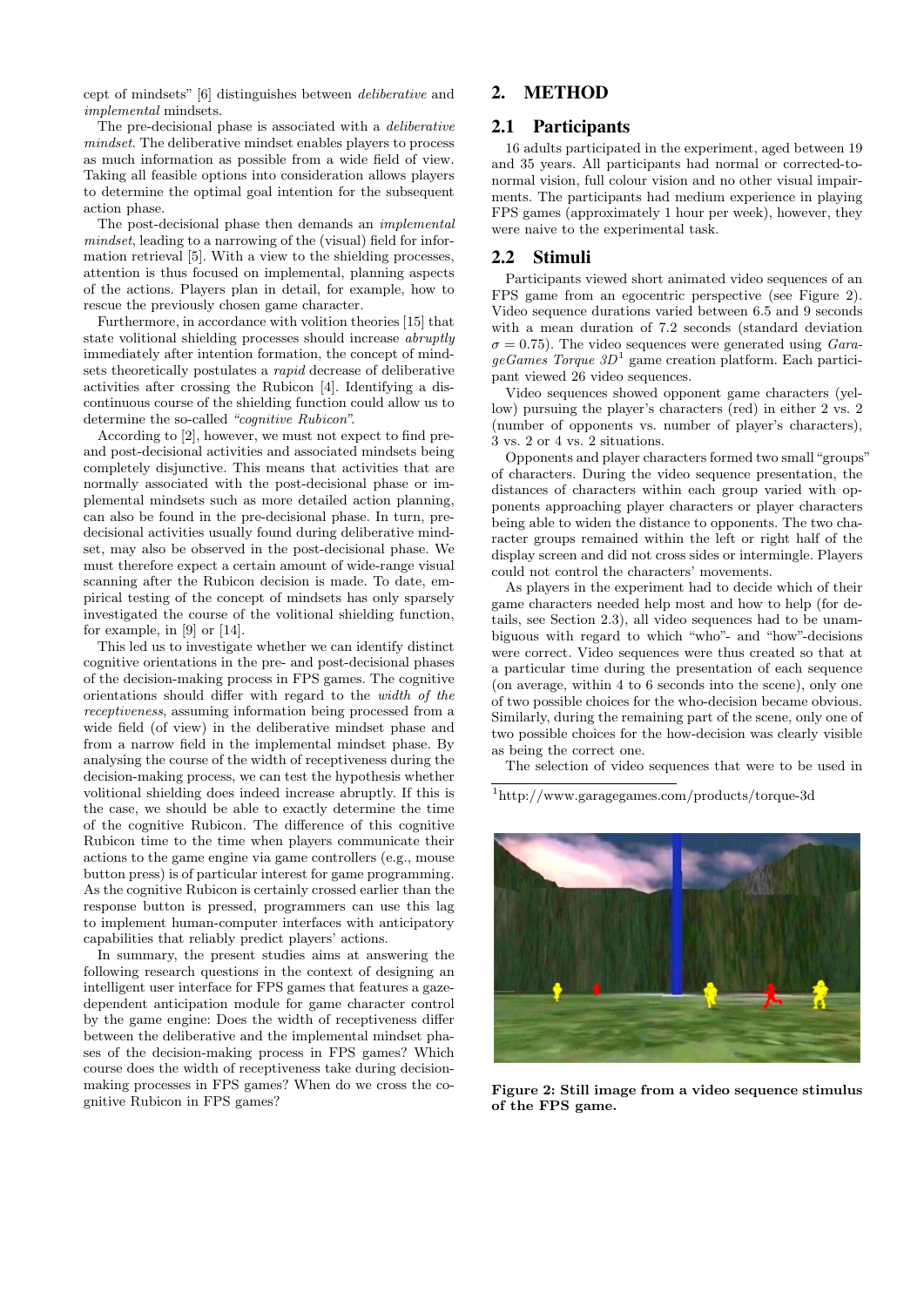the experiment, the choice of which decisions were the correct ones and the determination of the optimal time for the who-decision ("optimal" meaning the earliest possible time that allows for correctly assessing the situation) were done by highly proficient FPS players ("experts") who rated scenes in a pre-experiment. None of the participants of the pre-experiment took part in the experiment reported here.

## 2.3 Procedure

At the beginning of the experiment, participants (players) received written instructions explaining their task. This was followed by an eye-tracker calibration procedure, a single practice trial and 26 experimental trials. In each trial, before the stimulus video sequence was shown, a short recalibration of the eye tracker was performed. Immediately before the video presentation started, a fixation cross was displayed at the centre of a blank screen for 500 ms.

While the video sequences were shown, players had to decide which of their characters was under most threat from the opponent game characters and was thus in most need of support/needed to be rescued. The who-decision question for players was formulated as follows: "Is your character on the left or on the right more in need of help?". After this who-decision that marks the "Rubicon decision", participants decided how to implement their action by choosing a weapon that would immobilise the persecutor without harming the player's character. The how-decision question for players was formulated as follows: "Do you use a pistol or rocket to help your character?".

Depending on the proximity of opponent and player characters, either the pistol or the rocket was the correct choice. The pistol and the rocket could both immobilise the opponent players, however, if applied incorrectly, also the player's characters. While the pistol better reaches nearby targets than far away ones and works very precisely, the rocket can reach targets in the distance and has a less localised impact, i.e. spreads wider. The pistol would therefore be the correct choice of weapon when the players' and opponent characters were nearby and/or close to each other. The rocket would be the correct choice of weapon when the players' and opponent characters were far away and/or further apart. All sequences were unambiguous with regard to which who- and how-decisions were correct (also see previous section 2.2).

Players communicated the who-decision by pressing a response key (right or left, respectively) on a computer keyboard as soon as they made up their mind during the video sequence presentation. All video sequences were shown to full length. At the end of each video sequence, players orally communicated their how-decision.

Eye movements were recorded during the presentation of the video sequences. All relevant experimental and trial information, video start and end events as well as response button presses were synchronised with the eye-movement recordings, time-stamped and stored as triggers in the eyetracker data output files. Participants were instructed to accomplish the task as accurately as possible.

## 2.4 Data Analysis

In order to analyse the cognitive level of receptiveness and its width during decision-making in FPS games, we analysed the participants' eye movements. [22], [9] and [14] already applied this method successfully to monitor visual attention in decision processes. Saccade amplitudes and the ratio of "deliberative saccades" measure the width of the field of view and therefore serve as valid parameters to assess the width of attention and the width of receptiveness. We define deliberative saccades as those saccades that are longer than 4.5 degrees and reach across the centre of the display screen. This ensures that only saccades between (not within) character groups are correctly classified as being deliberative.

## 2.5 Experimental Design

We computed statistical analyses for the dependent variables saccade amplitude SL (horizontal component), the ratio of deliberative saccades RDS (vs. non-deliberative saccades) and fixation durations FD, comparing means between preand post-decisional action phases (independent variable). Statistical data analyses for within-subjects effects (repeated measures) were computed using SPSS 14.0. The *α*-level for all statistical tests was set to 0.05. Apart from ANOVA *F* and *p* values, we also computed effect sizes  $\eta^2$ .

#### 2.6 Apparatus

We used an SR Research EveLink II eye tracker to record participants' eye movements at a sampling rate of 500 Hz. Before the start of the experiment, a multi-point calibration procedure was performed. Before each trial, a single-point drift-correction procedure was performed to ensure accurate data recordings throughout the whole experiment. Stimuli were shown on a 17-inch CRT screen, subtending a visual angle of 32.1 degrees horizontally and 24.4 degrees vertically. The screen resolution was set to 640 x 480 pixels at a refresh rate of 85 Hz. Participants were seated approximately 60 cm from the screen. Figure 3 visualises the experimental setting.



**Figure 3: Experimental setting with the SR Research EyeLink II eye-tracking system in the laboratory.**

## 3. RESULTS AND DISCUSSION

The qualitative analysis of a sample gaze trajectory provides a good starting point before the quantitative analysis of the eye-movement parameters in the subsequent paragraphs. Figure 4 illustrates a typical gaze trajectory recorded during the decision-making process.

Following the horizontal component of the eye gaze (black curve) over the temporal course of the decision-making pro-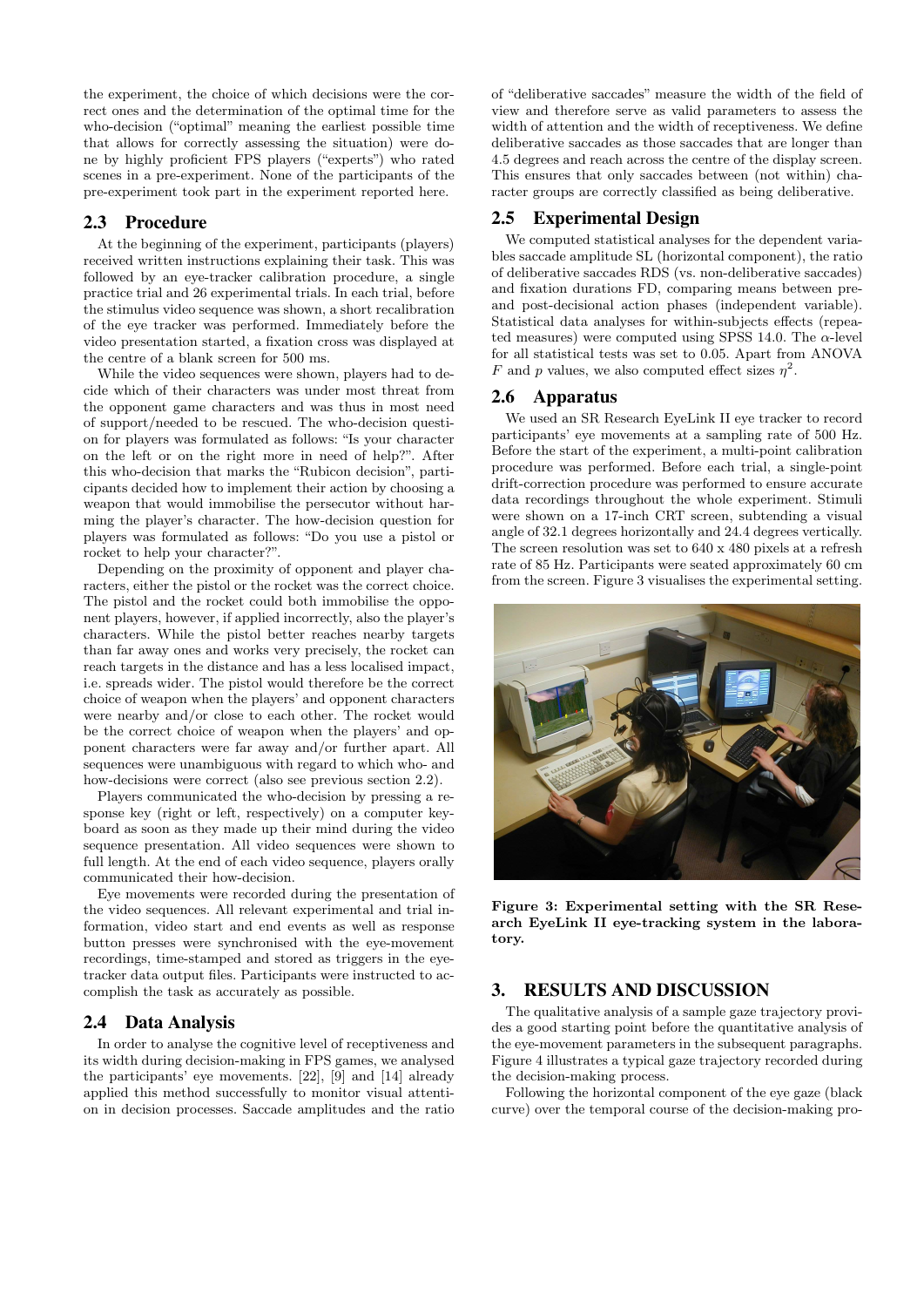

**Figure 4: Character movements (horizontal component) and gaze trajectory during the decisionmaking process.**

cess, we clearly note that attention shifts frequently between the two character groups as characters move about the scene (coloured curves) before the manual response (who-decision, blue vertical line at around 4.8 s). Individual characters, mainly the player's characters ("team member"), are visually pursued for short time intervals before attention shifts to the character group on the other side of the display. Few saccades occur between characters within one group.

The visual pattern drastically changes in the post-decisional phase after the response button press (Rubicon decision). Individual characters within the left group are visually traced almost exclusively, frequent short saccades occur between characters within this group. Only one deliberative saccade is made to the other group.

We regard these qualitative observations as first hints towards the existence of two distinct visual processing strategies that rather abruptly change around the time of the Rubicon decision. Whereas there is some indication that the pre-decisional phase is indeed characterised by deliberation between the options across the display, the gaze pattern in the postdecisional phase hints at localised action planning. These observations will now be validated by the quantitative analysis of the eye-movement parameters.

In the pre-decisional phase before the who-decision, the ratio of deliberative saccades RDS reaches 60% (of all sacccades) on average. This is much higher than after the response button press, i.e. in the post-decisional phase of the decisionmaking process, when RDS drops to 35%. This means that before the button press almost 2 out of 3 saccades are longer than 4.5 degrees and shift attention between the two groups of characters on the display screen. The statistical comparison of means confirms that RDSs are significantly different between the two phases  $(F(1, 15) = 136.776; p < 0.001)$ . The effect size  $\eta^2$  amounts to 0.901. We must, however, not ignore the fact that neither phase is exclusively characterised by deliberation nor planning activities. In the deliberation phase before the response button press, we find around 40% implemental, planning saccades while in the implemental phase after the response button press still approximately 1 in 3 saccades is deliberative.

The average saccade amplitude SL in the pre-decisional phase measures 7.3 degrees. In the post-decisional phase

when players decided on the weapon to use for implementing their action, SL is notably lower and only measures 3.4 degrees. This leads to a highly significant narrowing of the width of receptiveness after crossing the Rubicon  $(F(1; 15) = 51.522; p < 0.001)$ . The effect size  $\eta^2$  amounts to 0.915. Figure 5 sketches the mean amplitude of a deliberative saccade (red bar) and that of a non-deliberative, planning saccade (yellow bar).

When comparing fixation durations FD between the preand post-decisional phases, we find that FD reaches 289 ms on average per fixation in the pre-decisional phase. Subsequently, FD rises to 311 ms on average in the post-decisional phase. The ANOVA demonstrates that the difference in fixation durations between the two decision phases is significant  $(F(1; 15) = 13.539; p = 0.002)$ . The effect size  $\eta^2$  measures 0.474.

Trial-by-trial analysis demonstrates that in all individual sequences these significant differences in RDS, SL and FD exist between pre- and post-decisional phases. From significant changes in RDS and SL in particular, we can clearly distinguish between the width of attention in pre- and postdecisional phases – a wide and narrow field of view, respectively. As the width of receptiveness narrows when the Rubicon is crossed, we can conclude that the concept of cognitive mindsets can be applied successfully to decision-making in FPS games. This conclusion is supported by the finding that a clear distinction between phases in visible in FD. Relatively short fixation durations before the Rubicon decision coincide with results from natural scene viewing and visual search reported in, e.g., [17]. Here, the initial scene scanning can be understood as guided by similar processes as in the present experiment's deliberative mindset phase. Information from a wider field of view is processed in order to gain a coarse overview of the scene and to obtain selected relevant hints – where short FDs suffice – that guide attention to task-relevant objects that are subsequently inspected in more detail – requiring longer FDs.

We will use Figure 6 for a descriptive analysis of the temporal course of the width of receptiveness during the decision-making process. The illustration shows the width of attention by charting the ratio of deliberative saccades as a function of time. Data is averaged over all 416 decisions processes and the time is shifted relative to the response



**Figure 5: Illustration of mean deliberative saccade amplitude (7.3 degrees) across display centre (red bar) and non-deliberative saccade amplitude (3.4 degrees) within character group (yellow bar).**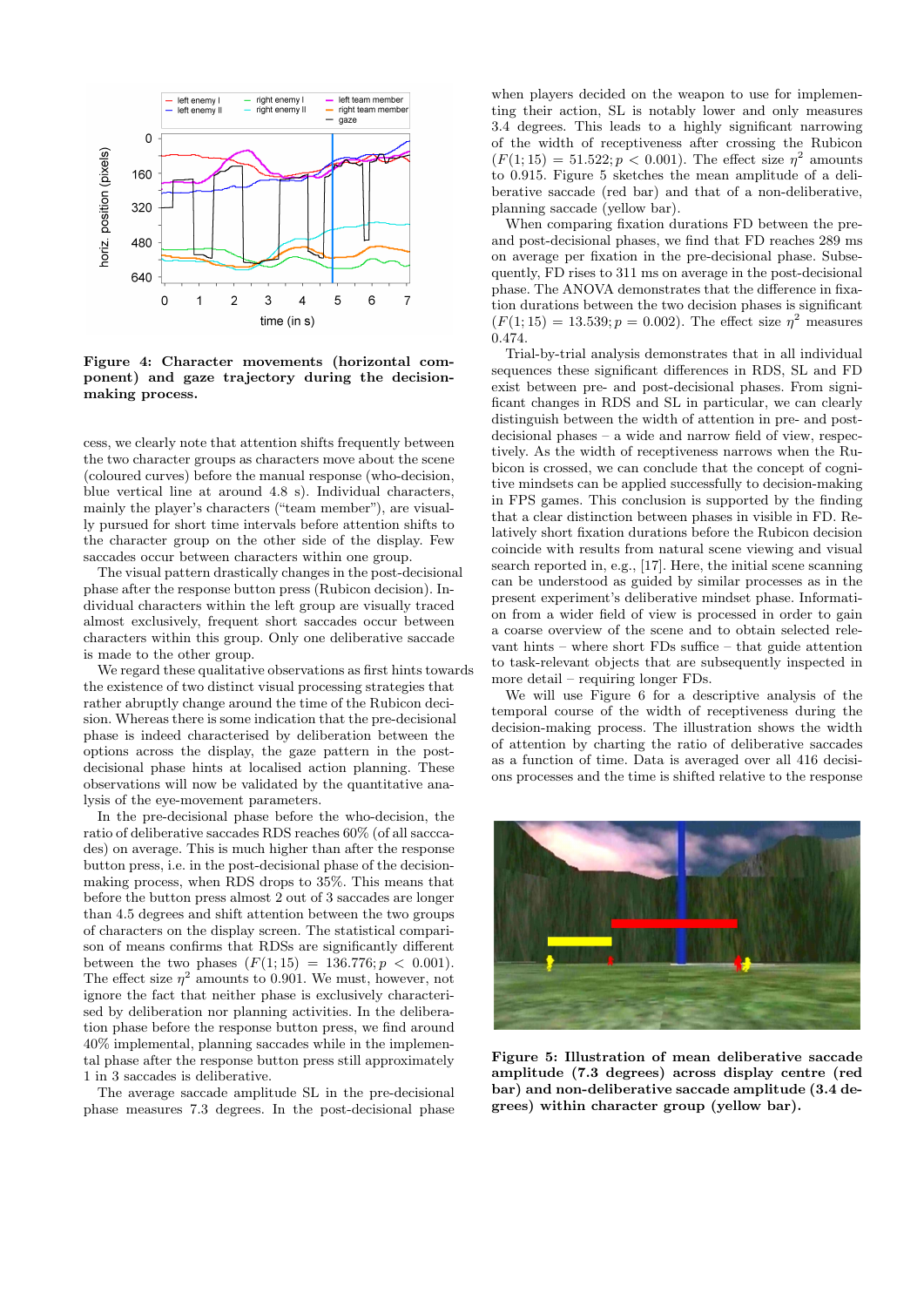

**Figure 6: Time course of ratio of deliberative saccades RDS. Response button press at time t=0.**

button press at time  $t = 0$ , highlighted by the blue vertical line. The green area marks where RDS is above 55%, i.e. when players process information from a wide field of view and show deliberative activity. In the orange area, RDS is below 40%, indicating a rather narrow, focussed field of view and thus planning activity. The course of the function shows a significant decrease in RDS within a very short time interval which can be regarded as strong support for the abrupt increase of volitional shielding processes: Until about 1.5 s before the response button press, the width of receptiveness is rather wide and two of three saccades are deliberative ones. Immediately after, the width of receptiveness "collapses" and drops steeply within 1.5 s to slightly less than 30% around the time of the response button press. The increase of RDS at about 1 s after the button press in not unexpected [18] and marks "verification" saccades that players often execute to verify their decision.

In order to determine the time of the cognitive Rubicon, we compute when the maximum effect size for the difference between pre- and post-decisional width of receptiveness is reached. In other words: When does the difference in RDS between pre- and post-decisional phases become maximal? So far, we divided pre- and post-decisional phases by the time of the response button press, resulting in an effect size of  $\eta^2 = 0.901$  for RDS (s. above). To maximise  $\eta^2$ , we shift backwards the "dividing line" between pre- and postdecisional phases in 50 ms steps and compute analyses of variance for RDS for these data sets. As Figure 7 illustrates, the effect size  $\eta^2$  reaches a maximum of 0.950 at approximately 800 ms (red vertical line) before the "original" dividing line, i.e. the time of the response button press. This means that the magnitude of "switching" between deliberative and implemental cognitive mindsets clearly increases when we allow around  $800 \text{ ms}$  for the time from the – apparently unconsciously – cognitive decision to the motor response.

In analogy to Figure 6, Figure 8 shows the temporal course of the width of receptiveness during the decision-making process by charting the saccade amplitude SL as a function of time. Again, data is averaged over all 416 decisions processes and the time is shifted relative to the response button press at time  $t = 0$ , highlighted by the blue vertical line. The green area marks where SL is above 7.0 degrees, i.e. when players process information from a wide field of view and



**Figure 7: RDS effect size for adjusted cognitive Rubicon times. Response button press at time t=0.**

show deliberative activity. In the orange area, SL is below 4.0 degrees, indicating a rather narrow, focused field of view and thus planning activity. The function of SL shows an almost identical course as RDS with a significant decrease in saccade amplitude within a similarly short time interval, again before the response button press. This yields further support for the abrupt increase of volitional shielding processes. The increase of SL at the end of a trial underlines the verification saccade hypothesis.

In order to validate the cognitive Rubicon time that we computed on the basis of RDS, we apply the above-mentioned effect-size maximisation method to SL data. Again, shifting backwards the dividing line between pre- and post-decisional phases in 50 ms steps and computing analyses of variance for SL for these data sets, results in a maximum effect  $\eta^2$ for SL of 0.925 at approximately 900 ms before the response button press (see Figure 9, the red line indicates the cognitive Rubicon time). This time is rather similar to the 800 ms computed on the basis of RDS data. There thus seems to be a rather convincing consistency in the magnitude of the cognitive Rubicon time, independent of the underlying dependent variable. We can thus reliably establish the cogniti-



**Figure 8: Time course of saccade amplitudes SL. Response button press at time t=0.**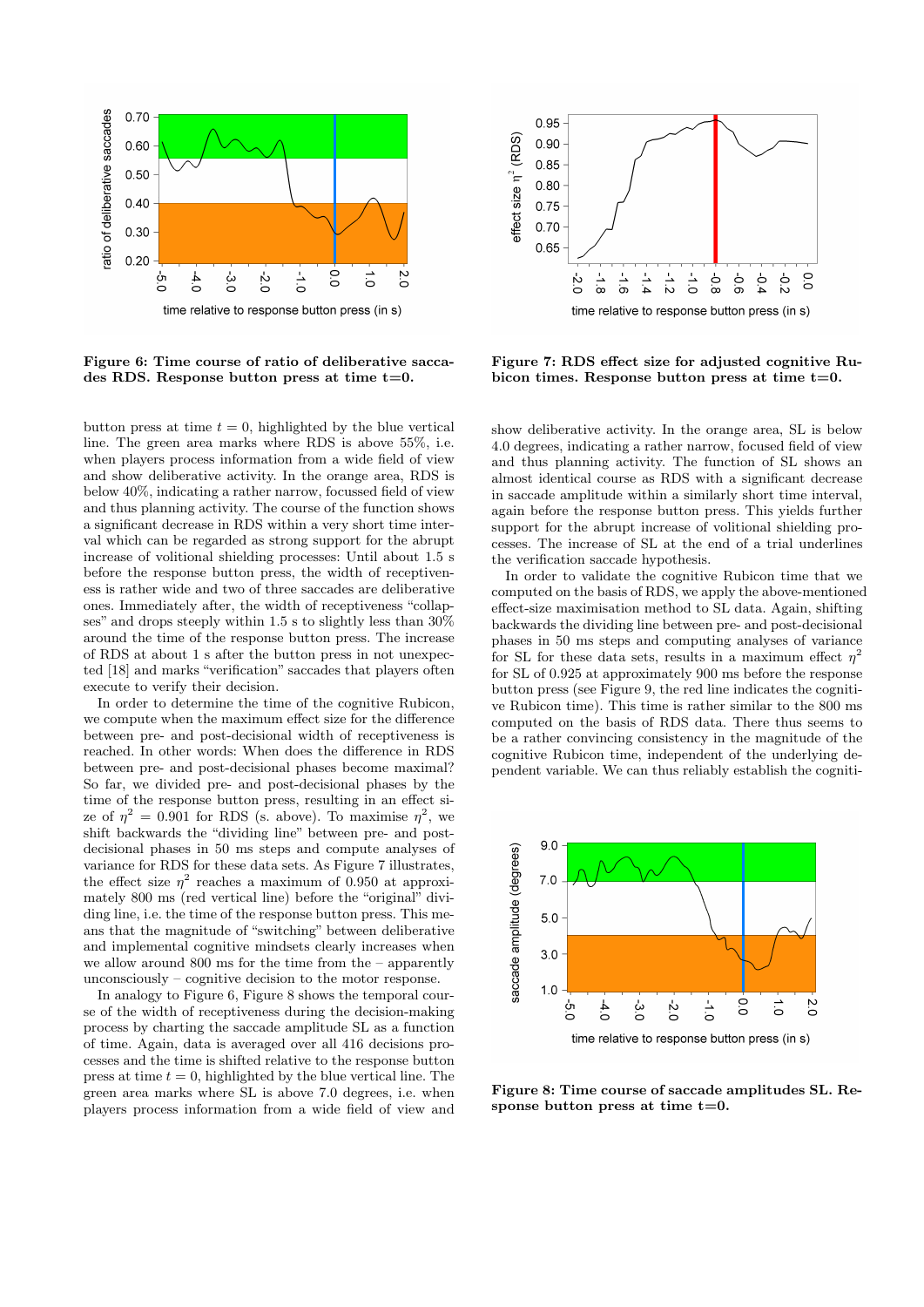

**Figure 9: SL effect size for adjusted cognitive Rubicon times. Response button press at time t=0.**

ve Rubicon time at between 800 to 900 ms before the motor decision.

## 4. CONCLUSION

The present study has successfully demonstrated that the theoretical postulates from volitional theories as formulated in the concept of mindsets can be empirically confirmed for decision-making processes in FPS games. This has considerable implications for the development of intelligent human-computer interfaces that can anticipate actions in computer games – and possibly beyond.

We could identify distinct cognitive orientations in the pre- and post-decisional phases of the decision-making process in FPS games. The cognitive orientations clearly differ with regard to the width of the receptiveness: Information is being processed from a wide visual field in the deliberative mindset phase and from a narrow field in the implemental mindset phase. Deliberative and implemental mindsets apparently characterise decision-making in FPS games and thus support the Rubicon theory of action phases.

Furthermore, by analysing the course of the width of visual attention during the decision-making process, we can confirm that the width of receptiveness narrows considerable within a short time interval rather than being a slow moving process. This confirms the hypothesis that volitional shielding does indeed increase abruptly after players cross the (cognitive) Rubicon during decision-making in FPS games. We must not forget, however, that the shielding-interruption dilemma exists in each action phase as pre- and post-decisional activities are not completely disjunctive.

Finally, the abrupt switch between deliberation and planning allows us to rather accurately determine the time of the cognitive Rubicon. As the goal intention apparently forms between 800 to 900 ms before the motor response when the focus of visual attention rapidly narrows, this presents a considerable lag between the cognitive Rubicon and the manual response.

The existence of a lag of this magnitude opens the door for significant improvements to a wide range of applications with gaze-controlled human-machine interfaces. The present eye-movement study has demonstrated that monitoring oculomotor parameters provides reliable and stable cues as to

when which decisions are cognitively (or "internally") made - well before a decision is communicated manually. This gives programmers of game engines a good chance to account for players' coming actions and thus to implement human-computer interfaces with anticipatory capabilities. This is a novel feature in FPS games. By providing a humancomputer interface that feeds current user behaviour into the game engine, we can create game characters whose behaviours are more "intelligent" and adaptive or responsive to the user. User interfaces with a gaze-dependent, gazecontrolled anticipation module should thus enhance game character behaviours and make them much smarter. With eye-tracking devices becoming more widely available at lower prices, the technical pre-requisites should be provided for the use of such gaze-controlled interfaces in the nearer future.

We will evaluate how the current findings can be transferred to active game play situations in further studies. The present setting ensures optimal experimental control and thus provides ideal conditions for a reliable statistical analysis. To test the ecological validity, however, using interaction scenarios, rather than pre-recorded video sequences with no interaction component, will more closely resemble the "real" gaming situation. We will also validate the generalisation capabilities of our findings by investigating other game situations in FPS games as well as other computer games.

Of course, machines anticipating user actions present a highly desirable quality in many other human-computer interaction scenarios as well. Applications that take advantage of such interfaces need not be restricted to games and entertainment. We could easily think of transferring this novel quality of human-computer interaction to safety-critical applications. It could, for example, be used in driver-assistant systems in vehicles. Drivers' visual attention patterns in critical situations, where often decisions have to be made between different escape route options, could be evaluated online. This should yield reliable predictions about the driver's route choice. Combined with input from computervision based traffic scene analysis, route choice could then be checked for safety and, if deemed unsafe, recommendations could be issued to the driver about possible dangers or better choices – or the system might autonomously initiate appropriate safety measures.

#### 5. ACKNOWLEDGMENTS

This research was part-funded by the German Research Foundation (DFG Center of Excellence Cognitive Interaction Technology CITEC, EXC 277).

#### 6. REFERENCES

- [1] J. Flanagan and R. Johansson. Action plans used in action observation. *Nature*, 424:769–771, 2003.
- [2] P. Gerjets. *Zur Verknupfung psychologischer ¨ Handlungs- und Kognitionstheorien: Die strukturalistische Konstruktion intertheoretischer B¨ander am Beispiel von Rubikontheorie der Handlungsphasen und ACT-Theorie*. Lang, Frankfurt a.M., 1995.
- [3] J. J. Gibson and A. D. Pick. Perception of another person's looking behavior. *American Journal of Psychology*, 76:386–394, 1963.